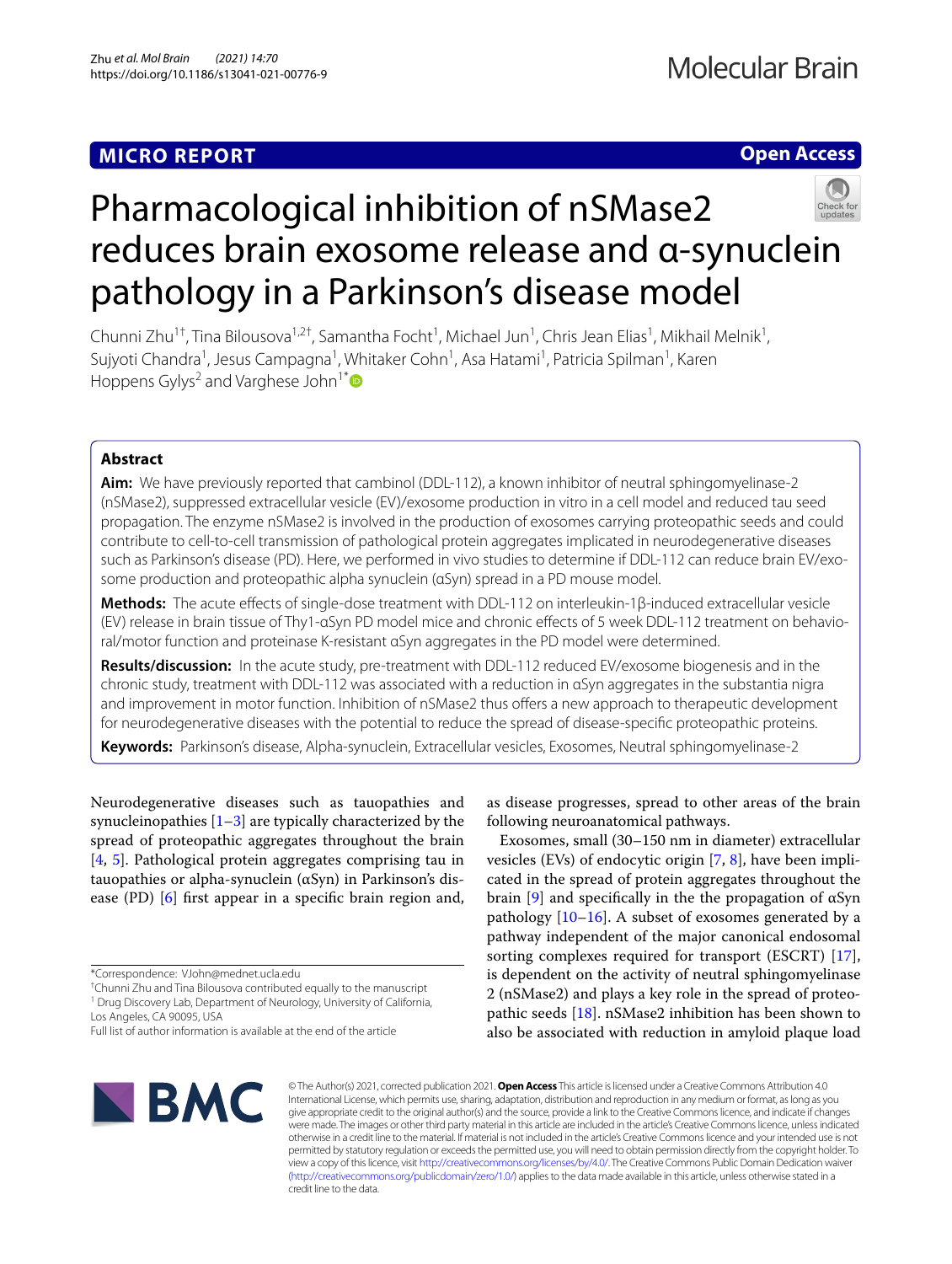#### (See fgure on next page.)

<span id="page-1-0"></span>**Fig. 1** Inhibition of EV release by DDL-112 in an acute study and improvement in motor function as well as reduction of PK-resistant αSyn aggregates in the SN with chronic DDL-112 treatment of PD model mice. Acute study: **a** A scheme of the acute study protocol wherein mice were pre-treated with DDL-112 then received ICV injection of IL-1β before tissue collection is shown. **b** A representative transmission electron microscopy (TEM) image of the brain EV fraction. **c** Average concentrations of 50–200 nm size EVs from each treatment condition compared by Tunable Resistive Pulse Sensing (TRPS) analysis and levels. **d** Levels of DDL-112 in brain tissue of mice represented by the mean and SEM. **e** Representative images of immunoblot (IB) analysis of EV fractions from individual animals are shown; membranes were probed against exosomal markers (CD63 and Synt-1) with Ponceau S (PS) as the loading control. **f** Densitometry analysis of CD63 IB images. **g** Densitometry analysis of Syntenin-1 (Synt-1) IB images. Optical density (OD) is shown as percent of control. N=4 animals per group. Statistical analysis was performed using one-way ANOVA with post-hoc Tukey comparison tests: \*p<0.05 and \*\*p<0.01. Chronic study: Behavioral/motor function assessment of **h** Challenging Beam (CB) error-step (Veh n=8, DDL-112 n=7), **i** pole test time to descend (Veh n=7, DDL-112 n=6; one mouse in each group was a non-performer), and **j** Open Field (OF) distance (cm) traveled per episode of movement (Veh n=8, DDL-112 n=6; on mouse in the DDL-112 group was a non-performer). **k** Animal weight with and without DDL-112 treatment is shown. **l** The area in percent with proteinase K (PK)-resistant αSyn aggregates in the global SN is graphed. (Veh n=8, DDL-112 n=7). **m** Brain levels of DDL-112 at the time of euthanasia (4 h after dosing) are shown. All data plotted minimum to maximum. Statistics performed using Student's unpaired t-test (\*p < 0.05; \*\*p < 0.01; \*\*\*p < 0.001; \*\*\*\*p < 0.0001)

and tau pathology in murine models of Alzheimer's disease [[19](#page-6-6)] and tauopathy [[20\]](#page-6-7), respectively.

In Bilousova et al*.* 2018, we reported on identifcation of a small molecule inhibitor of nSMase2, cambinol (DDL-112), that decreased tau propagation, through screening of a small compound library in a cell model [[21\]](#page-6-8). We showed that DDL-112, inhibits nSMase2 activity with an IC50~7.7 μM in vitro and also inhibits the nSMase2 activity in the brain after a single oral dose [\[22](#page-6-9)]. nSMase2 hydrolyzes sphingomyelin to produce ceramide and thereby contributes to EV/exosome formation in the brain  $[23]$ . The role of nSMase2 in the development or progression of neurodegenerative disorders is evidenced by increased ceramide levels in the brain, serum and/ or plasma that have been reported as early predictors of such disorders  $[24]$  $[24]$  and memory impairment in PD  $[25]$  $[25]$ .

Here, we extend our in vitro fndings by assessment of the in vivo efects of DDL-112 on EV biogenesis in an acute study, and on behavior/motor function and αSyn agregates in the Thy1- $\alpha$ Syn PD mouse model [[26](#page-6-13)[–28](#page-6-14)] in a chronic study.

In the studies described below, sucrose gradient purifcation was used for EV/exosome isolation from brain tissue based on published protocols [[29–](#page-6-15)[33](#page-6-16)] with minor modifcations. Characterization of sucrose gradient F1, F2, and F3 fractions is presented in Additional fle [1](#page-5-6): Fig. S1. Immunoblot analysis confrmed the prevalence of exosomal markers CD63 and syntenin-1 (Synt-1), but no negative control marker calnexin (CNX), in the F2 fraction as compared to the F1 and F3 fractions (Additional fle [1:](#page-5-6) Fig. S1A). Transmission electron microscopy (TEM) of F1, F2, and F3 fractions from mouse brain EV/exosome purifcation shows an abundance of small EVs with the characteristic 'cup' shape and size of  $\sim$  30–150 nm in the F2 fraction (Fig. [1b](#page-1-0) and Additional file [1](#page-5-6): Fig. S1B). Small EVs  $(*50*$  nm) were also found in the F3 fraction, but at a very low concentration and the

F1 fraction largely consisted of membranous debris (Additional fle [1](#page-5-6): Fig. S1B).

The sucrose gradient characterization data confirm the enrichment of EV/exosomes in the F2 sucrose gradient fractions. To normalize these EV-containing F2 fractions for analyses, F2 pellets were resuspended in volumes of cryopreservation solution based on the original brain tissue weight (0.4 g of tissue/150  $\mu$ l solution). Further details of the in vivo experimental methods done under protocols approved by the Animal Care and Use Committee can be found in Additional fle [1](#page-5-6).

To inform design of both the acute and chronic studies, we performed a preliminary study using Thy1- $\alpha$ Syn (Tg) and non-transgenic (NTg) littermate mice wherein mice were dosed orally with 100 mg/kg DDL-112 and brain tissue collected 3 h later for the determination of DDL-112 brain levels and analysis of EV/exosomes. The mean DDL-112 brain tissue level for both Tg and NTg mice was  $\sim$  650 ng/g (Additional file [1:](#page-5-6) Fig. S1C). The means were lower for EV/exosome levels in brain tissue from DDL-112-treated Tg (but not NTg) compared to DMSO vehicle-treated mice. Furthermore, EV αSyn (pS129) levels from DDL-112-treated Tg mice were lower when compared to vehicle, although the diferences were not statistically signifcant (Additional fle [1](#page-5-6): Fig. S1D). Levels of exosomal marker CD63 in F2 fractions from DDL-112-treated Tg mice were signifcantly lower compared to vehicle (Additional fle [1:](#page-5-6) Fig. S1E, F).

The findings from the preliminary study (Additional fle [1:](#page-5-6) Fig. S1) suggest that EV/exosome biogenesis in Thy1- $\alpha$ Syn Tg mice is nSMase2-dependent, but also revealed that evaluation of nSMase2 inhibitors in an acute setting would beneft from additional nSMase2 stimulation in Thy1-αSyn mice. Thus, in the acute study, after oral dosing pretreatment with DDL-112, mice were injected intracerebroventricularly (ICV) with interleukin-1β (IL-1β) known to activate nSMase2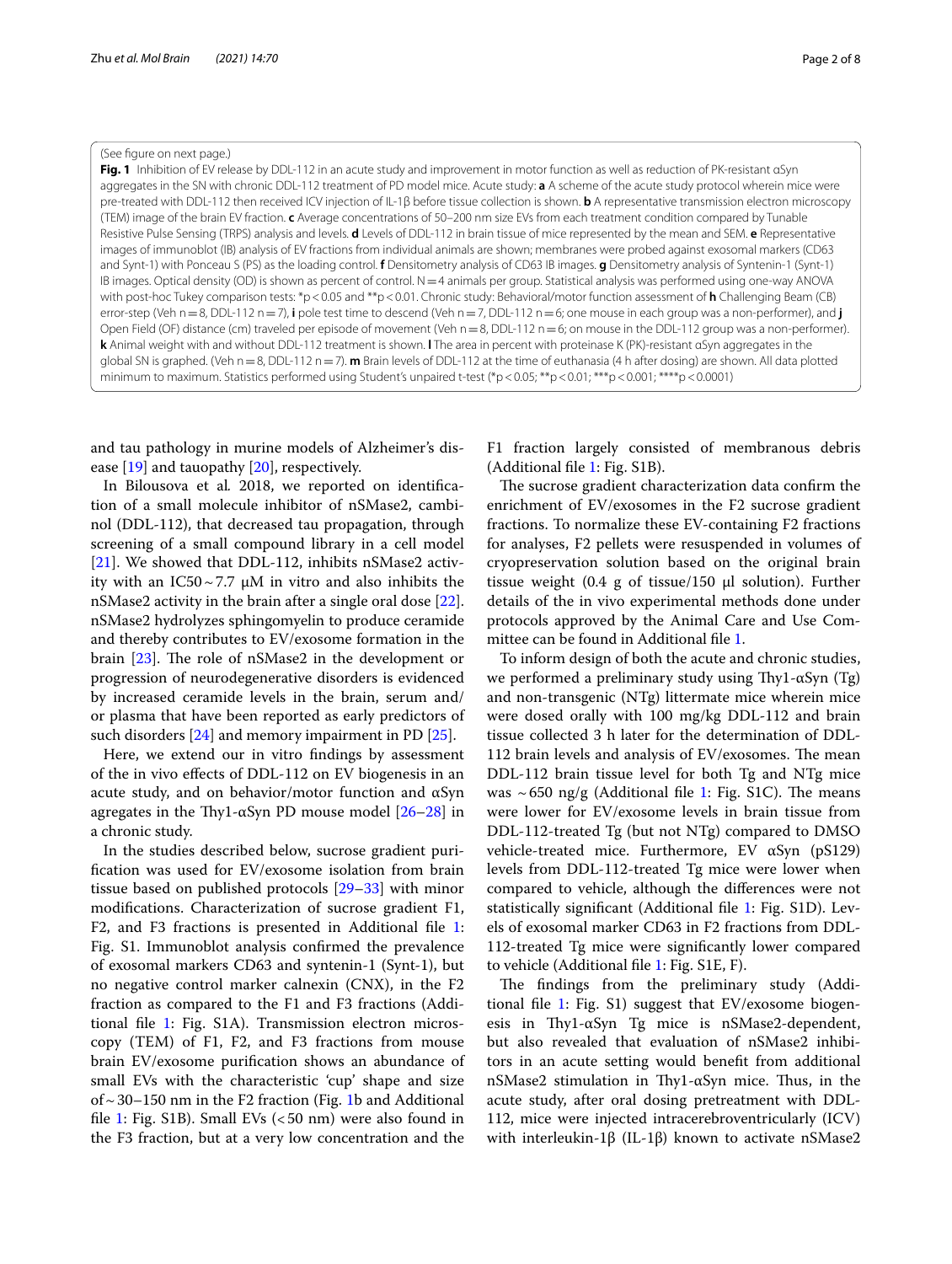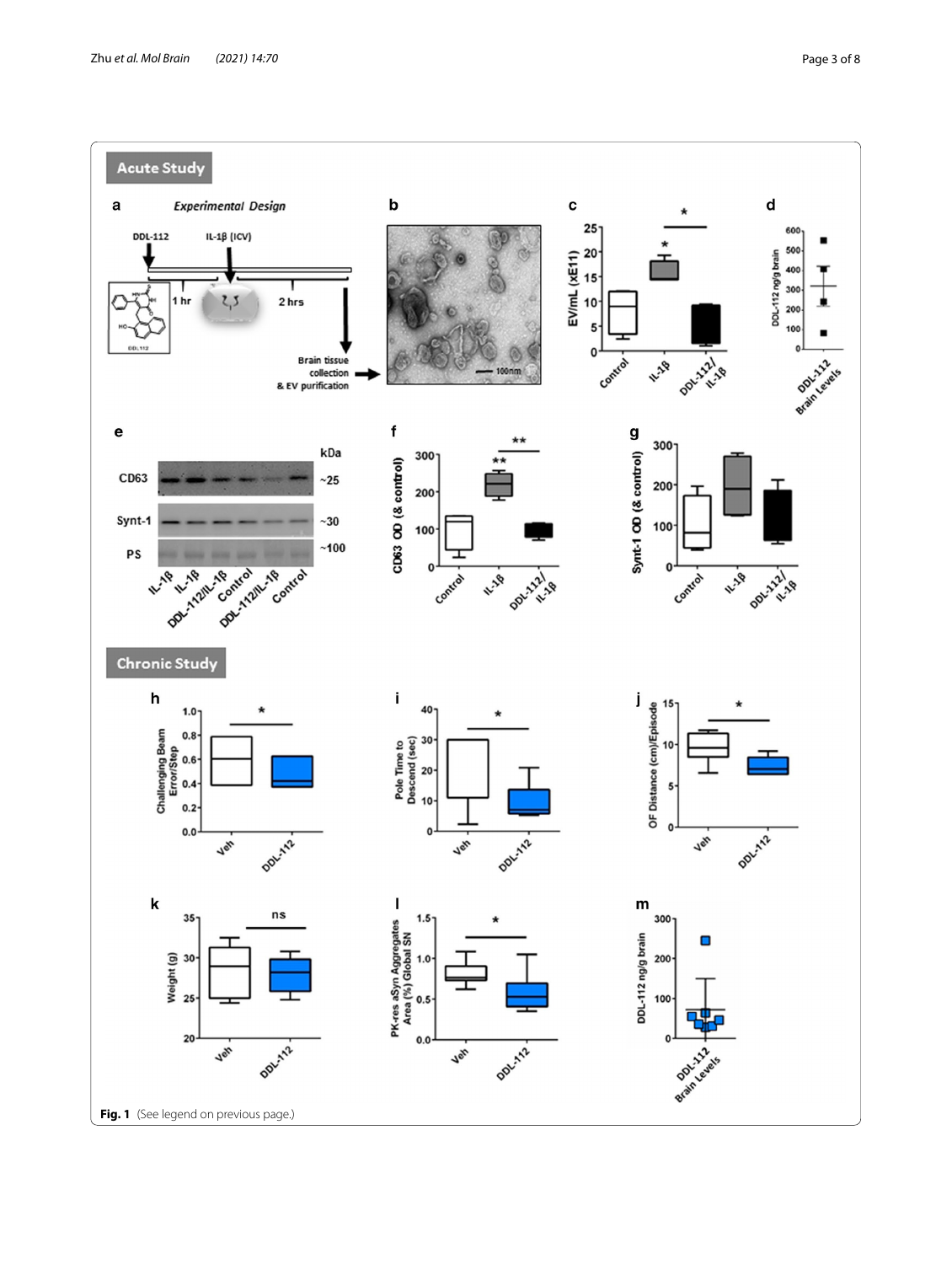[[34,](#page-6-17) [35](#page-6-18)] and elicit release of EVs [[36,](#page-6-19) [37](#page-6-20)]. We chose this method of eliciting EV release because of the reported effect of IL-1 $\beta$  to activate nSMase2, polymorphisms in IL-1β are associated with increased risk for PD  $[38]$  $[38]$ , and neuroinfammation mediated by IL-1β increases suseptability of dopaminergic neurons to degeneration in animal models [ $39$ ]; thus IL-1 $\beta$  could induce an PD phenotype [[40\]](#page-6-23).

In the chronic study, Thy1- $\alpha$ Syn mice were treated orally with DDL-112 for 5 weeks but without any IL-1β stimulation as the goal of this study was to assess the long-term (5 week) effects of nSmase2 inhibition on behavior/motor function and proteinase K-resistant αSyn aggregate load in a key area of brain affected by  $\alpha$ Syn, the *substantia nigra* (SN).

As indicated in Fig. [1a](#page-1-0) showing the experimental design of the acute study, male Thy1- $\alpha$ Syn PD model mice [[26](#page-6-13)] received a single oral gavage dose of DDL-112 at 100 mg/ kg, then one hour later were deeply anesthetized to receive 2 ng IL-1β ICV; two hours later, this group (DDL-112) mice were euthanized and brain tissue collected for the isolation of EVs for analysis. Other groups in the study included vehicle-only ICV injection (Control) and IL-1β ICV injection without DDL-112 pre-treatment (IL-1β). Further details of the experimental methods used in the acute in vivo study, performed using protocols approved by the Animal Care and Use Committee, can be found in Additional fle [1.](#page-5-6)

EVs of 50–200 nm in size from each treatment condition were compared by Tunable Resistive Pulse Sensing (TRPS) analysis, which revealed that IL-1β ICV injection significantly increased EV release  $(p<0.05)$  and that DDL-112 pre-treatment significantly ( $p < 0.05$ ) suppressed the IL-1β-induced increase in EV/exosomes as shown in Fig. [1](#page-1-0)c. In the acute study, DDL-112 inhibition of IL-1β-induced EV/exosome release was seen in the presence of mean brain level of  $\sim$  320 ng/g measured 3 h after dosing (Fig. [1d](#page-1-0)).

The EV/exosomes from the acute study mice were also analyzed by immunoblot, using probes for Synt-1 and pan-exosomal marker CD63. Representative blots are shown in Fig. [1](#page-1-0)e and Additional fle [1:](#page-5-6) Figure S2A–C. CD63 was signifcantly increased in EV fractions by IL-1β injection ( $p < 0.01$ ), and this increase was significantly decreased  $(p<0.01)$  $(p<0.01)$  $(p<0.01)$  by DDL-112 pretreatment (Fig. 1f). Levels of Synt-1, a marker more specifc for a subpopulation of exosomes generated through the syndecansyntenin pathway  $[41]$  $[41]$ , while not significantly different between groups, showed a similar pattern of mean levels being higher in the IL-1β treated group as compared to DDL-112 treated but with greater variability amongst mice (Fig.  $1g$ ).

In the collected EV/exosomes, while the αSyn levels were lower we did not see a signifcant diference among the fractions. A representative immunoblot for EV fractions probed with anti-human  $\alpha$ Syn and densitometry analysis, and Ponceau S staining of the membrane are shown in Additional fle [1:](#page-5-6) Fig. S2D–F.

The results of the acute study showing that  $EV$ /exosome release was suppressed by DDL-112 in Thy1- $\alpha$ Syn mouse brain tissue (Fig. [1c](#page-1-0)) prompted us to proceed with a chronic, 5-week study of daily oral treatment of Thy1- $\alpha$ Syn mice with DDL-112 that included behavioral/motor analysis and determination of afects on proteinase K-resistant (PK-res) αSyn aggregation in the SN.

In the chronic study, male Thy1- $\alpha$ Syn mice of  $\sim$  3 months of age received 100 mg/kg/day DDL-112  $(n=9)$  orally or vehicle  $(n=8)$  for 5 weeks. During the course of the study, one mouse in each group was euthanized due to the progression of motor dysfunction that is characteristic of this model. In the last week of treatment, mice underwent behavioral/motor function assessment in Open Field (OF) [[42\]](#page-6-25), pole [\[43\]](#page-6-26), and Challenging Beam (CB) [[44](#page-6-27), [45](#page-6-28)] tests. Mice were then deeply anesthetized and perfused with saline before collection of brain tissue for IHC analyses [\[46](#page-6-29), [47](#page-7-0)].

After 5 weeks of treatment, the DDL-112 group made significantly ( $p < 0.05$ ) fewer errors/step in the CB test than the vehicle Tg group as shown Fig. [1h](#page-1-0). In the pole test, DDL-112 treated Thy1- $\alpha$ Syn took significantly less time to descend (Fig. [1](#page-1-0)i), and in OF, the distance traveled per episode of movement—indicative of the hyperactivity that is characteristic of this model [[26](#page-6-13)]— was reduced for DDL-112 treated mice (Fig. [1j](#page-1-0)). Other parameters typically measured as part of these motor tests were not signfcantly diferent between vehicleand DDL-112-treated mice. At the end of the 5 week treatment with DDL-112, there was no signifcant difference in mean weight between the DDL-112 treated and vehicle groups (Fig. [1](#page-1-0)k).

The presence of PK-res  $\alpha$ Syn aggregates in the SN of Thy1- $\alpha$ Syn mice is a key distinguishing characteristic of brain tissue in this model and, more importantly, in human PD with Lewy bodies  $[48, 49]$  $[48, 49]$  $[48, 49]$  $[48, 49]$ ; thus any effects of DDL-112 treatment on the levels of these aggregates [[50](#page-7-3)] mediated by EV-mediated proteoapathic spread  $[51]$  $[51]$  was the focus of our IHC analyses. The percent area comprising PK-res αSyn aggregates in the SN globally was significantly lower  $(p < 0.05)$  in DDL-112 treated mice as shown in Fig. [1](#page-1-0)l and Additional fle [1:](#page-5-6) Fig. S3A, B. Analysis of correlation between PKres αSyn aggregates in the SN and motor assessments in CB, pole, and OF tests (Additional fle [1:](#page-5-6) Fig. S3C– 3H) show positive correlations that they were greater for DDL-112 treated mice in all instances. These data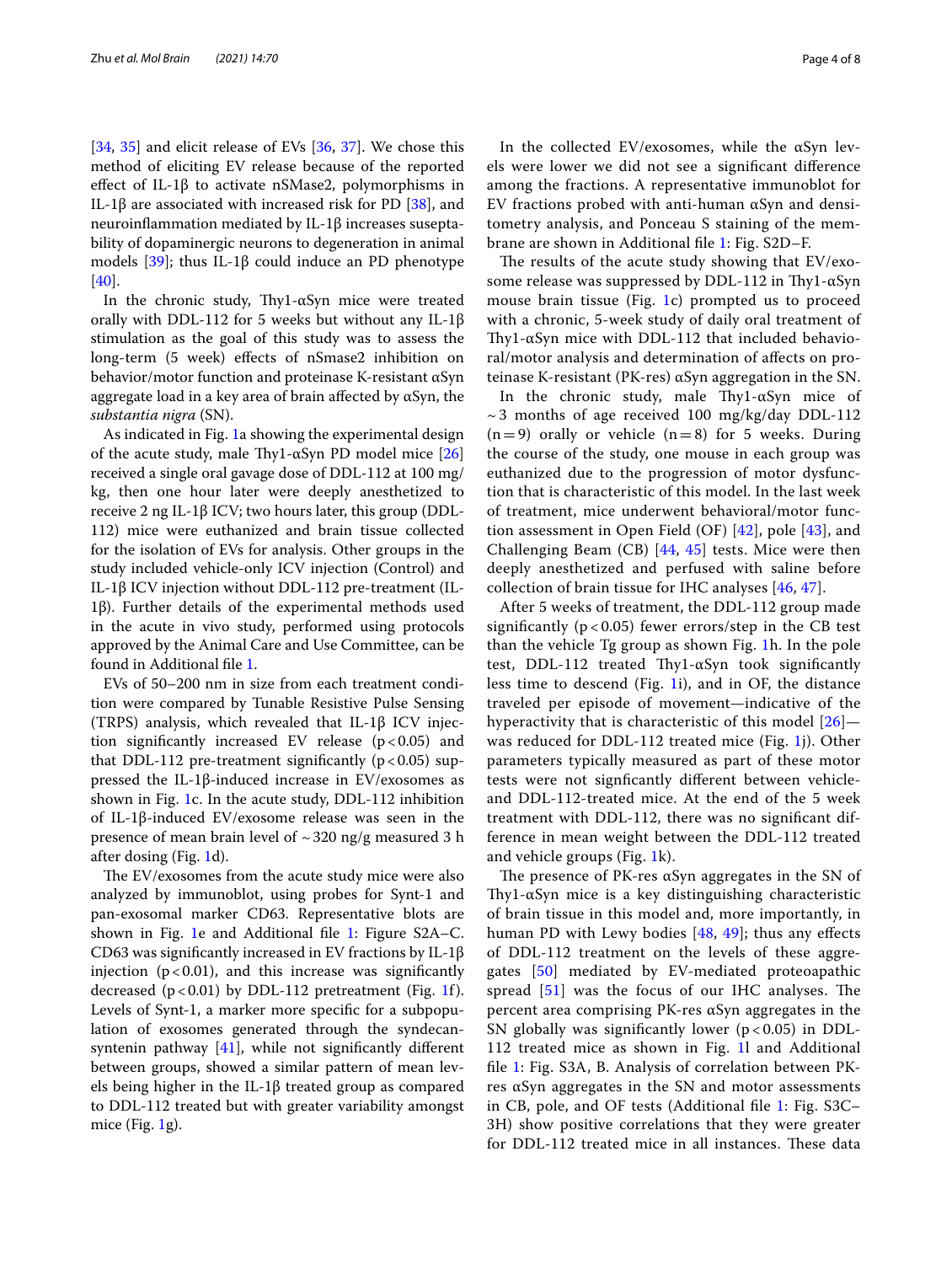suggest DDL-112 treatment was able to decrease further development of pathology within the dynamic range of pathology and motor performance relationships in this model; for vehicle treated mice, pathology was beyond the dynamic range.

In the chronic study, we did not assess EV release in brain tissue due to the limitation of tissue available. EV isolation would have required too much tissue, preventing IHC analysis of αSyn aggregates. We also believe that determination of EV levels at a single time point without IL-1β stimulation of release would show only small differences between the treated and untreated groups and statistics would only be powered by use of very high n numbers.

The current in vivo studies support our previous in vitro fndings [\[21](#page-6-8)] that the nSMase2 inhibitor, DDL-112, can suppress EV/exosome release and afect proteopathic seed propagation. The acute in vivo study shows that DDL-112 treatment results in suppression of EV release in the brain after IL-1β ICV injection, used to stimulate EV release. The chronic study demonstrated that 5-week DDL-112 treatment of Thy1- $\alpha$ Syn mice resulted in reduction of of PK-resistant αSyn aggregate accumulation and improved some aspects of motor function.

While our focus here is on nSMase2 inhibition by DDL-112 (cambinol), cambinol is also a known sirtuin 1 and 2 (SirT1/2) inhibitor  $[52]$  $[52]$ , thus this mechanism and any potential effects on motor function and  $αSyn$  accumulation in the chronic study has to be considered. SirT1 has been demonstrated to afect lysosomal function and exosome secretion [[53\]](#page-7-6) as reported by Latifkar et al*.* who found that a reduction of SirT1 expression increased secretion of pro-tumorigenic exosomes [[54\]](#page-7-7). Lee et al*.* showed that loss of SirT2 expression also increased the total number of EVs, albeit by a separate suggested mechanism than that of SirT1 [[55\]](#page-7-8). Others have also reported an association between loss of SirT1 and increased EV/ exosome release [[56](#page-7-9)]. Based on these studies, if inhibition of SirT1 and/or 2 was implicated in treatment with DDL-112 then it could lead to increased EV release and might then be expected to exacerbate the spread of αSyn pathology, rather than ameliorate its spread as we observe in our chronic testing.

The role of SirT2 in PD is complicated. While reduction of its expression can increase EV release and potentiate disease pathology, sirtuin 2 inhibitors have been shown to block αSyn- mediated toxicity in PD models and thus could be a target for PD therapy [\[57](#page-7-10), [58\]](#page-7-11). Conversely, SirT1 activation—not inhibition—has been found to be protective against αSyn-mediated toxicity, at least in cell models [[59\]](#page-7-12).

The potential for DDL-112 inhibition of  $SirT1/2$  playing a role in the observed improvements in motor function and suppression of αSyn pathology is not supported by the brain levels of DDL-112 both in the acute study (Fig. [1d](#page-1-0)), as well as in the chronic study (Fig. [1m](#page-1-0)). Based on the reported inhibition potency of DDL-112 for these enzymes, the measured brain levels would likely cause a greater inhibition of brain nSMase2 enzyme activity (IC50=7.7  $\mu$ M) [[21\]](#page-6-8), compared to inhibition of the enzymes SirT1 (IC50=56  $\mu$ M) or SirT2 (IC50=59  $\mu$ M) [[60\]](#page-7-13), making the role of sirtuin-mediated mechanism in DDL-112 in vivo efects unlikely.

Additional in vitro studies were performed to compare DDL-112 to potent SirT1 and SirT2 inhibitors used at 20 μM. While DDL-112 reduced EV levels, the SirT2 inhibitor increased EV release (Additional fle [1](#page-5-6): Fig. S4) providing further support to nSMase2, not SirT2, inhibition as the mechanism of action for DDL-112. The results from SirT1 inhibitor testing were inconclusive due to cell toxicity induced by the inhibitor. These findings support the likelihood that the mechanism by which DDL-112 reduced αSyn aggregates in the chronic in vivo study was due, at least in part, to inhibition of brain nSMase2 and EV release.

Others have shown that inhibition of nSMase2 decreases the transfer of oligomeric aggregates of αSyn in vitro between neurons and reduces accumulation/ aggregation of high-molecular-weight α-Syn [[61\]](#page-7-14). While nSMase2 inhibition has been reported to decrease tau propagation in vivo in a mouse model [\[20](#page-6-7)], the efects of nSMase2 inhibition on α-Syn propagation in brain in a PD model have not previously been reported.

nSMase2 is highly expressed in brain [[62\]](#page-7-15), with nSMase2 mRNA expression being reported to be highest in the striatum [\[63](#page-7-16)]. Normal phyiological levels of nSMase2 are thought to be important for protein clustering in lipid rafts. nSMase2 activity is upregulated with age [\[64](#page-7-17)] along with increases in long chain C24:1 ceramide levels in circulating serum EVs which can induce senescence in mesenchymal stem cells [\[65\]](#page-7-18). Senescence of dopaminergic neurons accompanied by a senescenceassociated secretory phenotype (SASP) is suggested to be a contributing factor in the pathology of PD [\[66](#page-7-19)]. Increased exosome release is an integral part of SASP [[67\]](#page-7-20).

Mutations in the αSyn, E3 ubiquitin ligase Parkin, leucine-rich repeat kinase 2 (LRRK2), glucocerebrosidase (GBA), and acidic sphingomyelinase (SMPD1) genes—all known causes or risk factors for PD—have been linked to autophagy-lysosomal dysfunction, enhanced exosome biogenesis and exosomal αSyn load [[68](#page-7-21)[–73](#page-7-22)]. Manganese  $(Mn^{2+})$  exposure, an environmental risk factor of Parkinsonism, was shown to enhance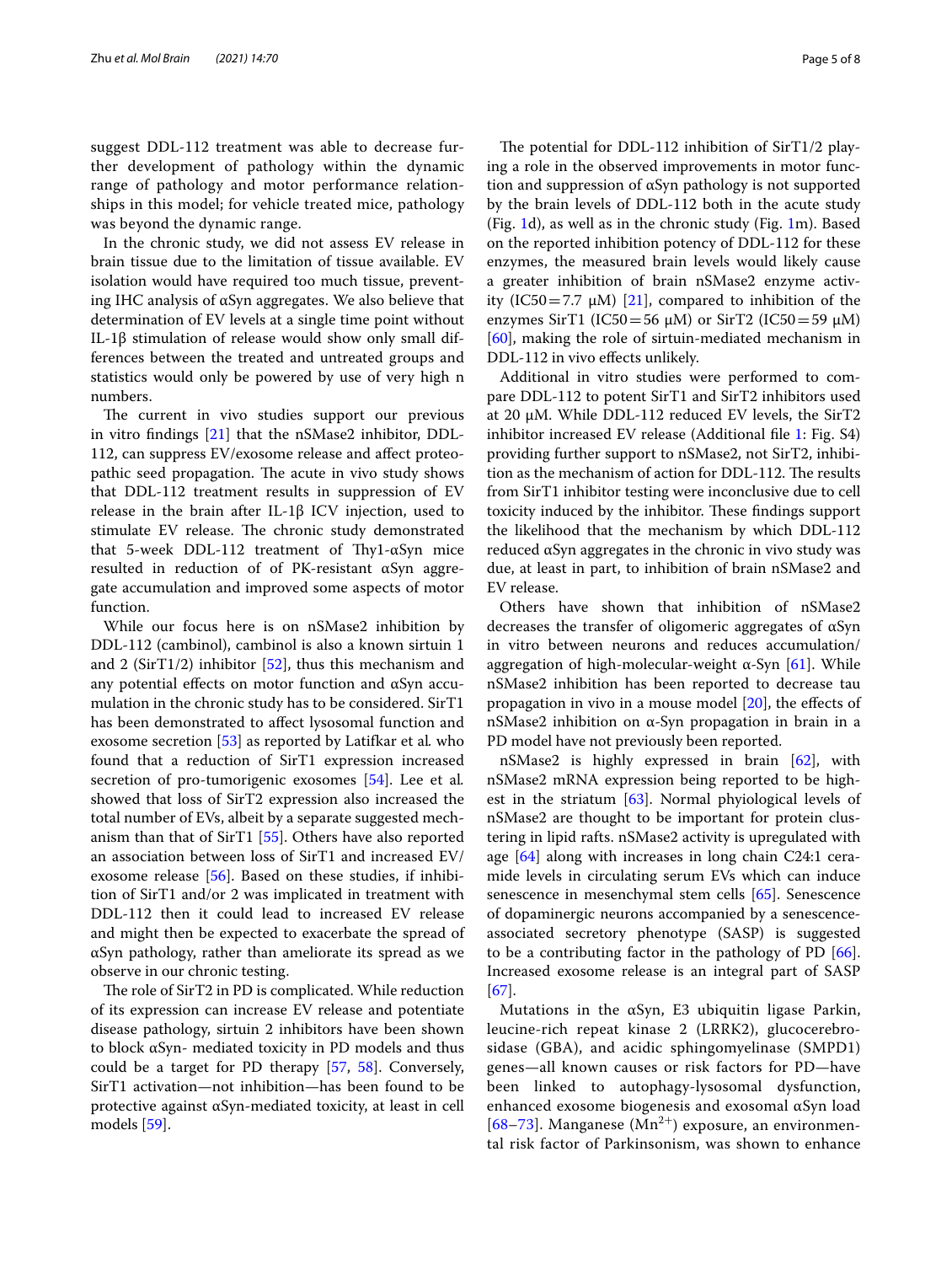αSyn-bearing exosome release, which promotes cell-tocell propagation of pathological αSyn species including by microglia [[74](#page-7-23)]. Uptake of PD-patient plasma EVs by mouse microglia cells both in vitro and in vivo results in the microglia-mediated release of αSyn-bearing exosomes, which then mediate spread of pathologic αSyn to neuronal cells [[75\]](#page-7-24). Interestingly, contrary to the above examples of enhanced exosome release in PD, intracellular αSyn aggregates may increase degradation of Charged Multivesicular Body Protein 2B (CHMP2B/ ESCRT-III), leading to disruption of ESCRT functions [[76](#page-7-25)]. Loss-of-function mutations in ATPase cation transporting 13A2 (PARK9) also decrease intraluminal vesicle formation and exosomal release [[12,](#page-6-30) [77](#page-7-26)], potentially through the ESCRT-dependent pathway. Collectively, this suggests a switch from the canonical ESCRT-dependent to a stress-induced nSMase2 dependent pathway of exosome biogenesis in PD. In agreement with this hypothesis, we demonstrate here that acute treatment with an nSMase2 inhibitor, DDL-112, afects EV release in the Tg more than in NTg mice (Additional file [1:](#page-5-6) Fig S1), decreases levels of  $\alpha$ Syn aggregates in the SN, and improves motor functions in a PD mouse model.

Our acute in vivo study with the nSMase2 inhibitor DDL-112 shows that targeting this brain enzyme resulted in a reduction in IL-1β-mediated EV release and a trend to reduction in αSyn in the EV fraction (Additional fle [1](#page-5-6): Fig S2E). Our chronic study shows DDL-112 treatment is associated with a reduction in αSyn aggregates in the SN and improvement of motor function. These studies provide initial proof-of-concept and suggest inhibition of brain nSMase2 with molecules having improved potency and brain permeability could be a therapeutic strategy for treatment of PD. In the acute study we show that treatment with DDL-112 results in decreased EV levels and lowering of αSyn levels in EV fractions compared to vehicle, although these did not reach signifcance possibly due to limited animal numbers. While we did not measure EV levels in the chronic study due to the amount of tissue needed to analyse EVs, we detected DDL-112 levels in brain (Fig. [1m](#page-1-0)) that were similar to those we reported in Bilousova et al*.* [[21](#page-6-8)] that were associated with inhibition of nSMase2 brain activity and thus could lead to a reduction of αSyn aggregates and improvement in motor function. In future studies, we will repeat and expand our acute IL-1β ICV mediated EV release testing paradigm to optimize the protocol for screening of additional brain permeable nSMase2 inhibitors that can decrease EV release and be used as drug candidates to suppress the spread of disease-specifc proteopathic proteins.

## **Supplementary Information**

The online version contains supplementary material available at [https://doi.](https://doi.org/10.1186/s13041-021-00776-9) [org/10.1186/s13041-021-00776-9](https://doi.org/10.1186/s13041-021-00776-9).

<span id="page-5-6"></span>**Additional fle 1.** Additional fle.

#### **Acknowledgements**

We thank Dr. Marie-Francoise Chesselet for providing expertise on the Thy1 αSyn mouse model.

## **Authors' contributions**

Participated in research design: CZ, TB, JC, AH, KG, VJ. Conducted experiments: CZ, TB, SF, MJ, CJE, MM, AH. Performed data analysis: CZ, TB, PS, CJE, SC, AH. Wrote or contributed to the writing of the manuscript: CZ, TB, PS, SF, JC, VJ. All authors read and approved the fnal manuscript.

#### **Funding**

The work was supported by a pilot grant from Dr. Beate Ritz to V.J. through the APDA Grant #20161386 from the American Parkinson's Disease Association.

#### **Availability of data and materials**

All the data generated or analysed during this study are included in the manuscript or Additional fle [1](#page-5-6).

#### **Declarations**

## **Ethics approval and consent to participate**

Animal care was performed in accordance with the United States Public Health Service Guide for the Care and Use of Laboratory Animals, with approval to the Drug Discovery Lab by the Institutional Animal Care and Use Committee at the University of California Los Angeles (UCLA).

#### **Consent for publication**

Not applicable.

#### **Competing interests**

The authors declare that they have no competing interests.

#### **Author details**

<sup>1</sup> Drug Discovery Lab, Department of Neurology, University of California, Los Angeles, CA 90095, USA. <sup>2</sup> School of Nursing, University of California, Los Angeles, CA 90095, USA.

### Received: 31 October 2020 Accepted: 30 March 2021 Published online: 19 April 2021

#### **References**

- <span id="page-5-0"></span>1. Volpicelli-Daley L, Brundin P. Prion-like propagation of pathology in Parkinson disease. Handb of Clin Neurol. 2018;153:321–35.
- 2. Luk KC, Lee VMY. Modeling Lewy pathology propagation in Parkinson's disease. Parkinsonism Relat Disord. 2014;20 Suppl 1(1):S85–7.
- <span id="page-5-1"></span>3. Masuda-Suzukake M, Nonaka T, Hosokawa M, Kubo M, Shimozawa A, Akiyama H, Hasegawa M. Pathological alpha-synuclein propagates through neural networks. Acta Neuropathol Commun. 2014;2(1):88.
- <span id="page-5-2"></span>4. Brettschneider J, Del Tredici K, Lee VMY, Trojanowski JQ. Spreading of pathology in neurodegenerative diseases: a focus on human studies. Nat Rev Neurosci. 2015;16(2):109–20.
- <span id="page-5-3"></span>5. Spires-Jones TL, Attems J, Thal DR. Interactions of pathological proteins in neurodegenerative diseases. Acta Neuropathol. 2017;134(2):187–205.
- <span id="page-5-4"></span>6. Yamasaki TR, Holmes BB, Furman JL, Dhavale DD, Su BW, Song ES, Cairns NJ, Kotzbauer PT, Diamond MI. Parkinson's disease and multiple system atrophy have distinct α-synuclein seed characteristics. J Biol Chem. 2019;294(3):1045–58.
- <span id="page-5-5"></span>7. Johnstone RM, Adam M, Hammond JR, Orr L, Turbide C. Vesicle formation during reticulocyte maturation. Association of plasma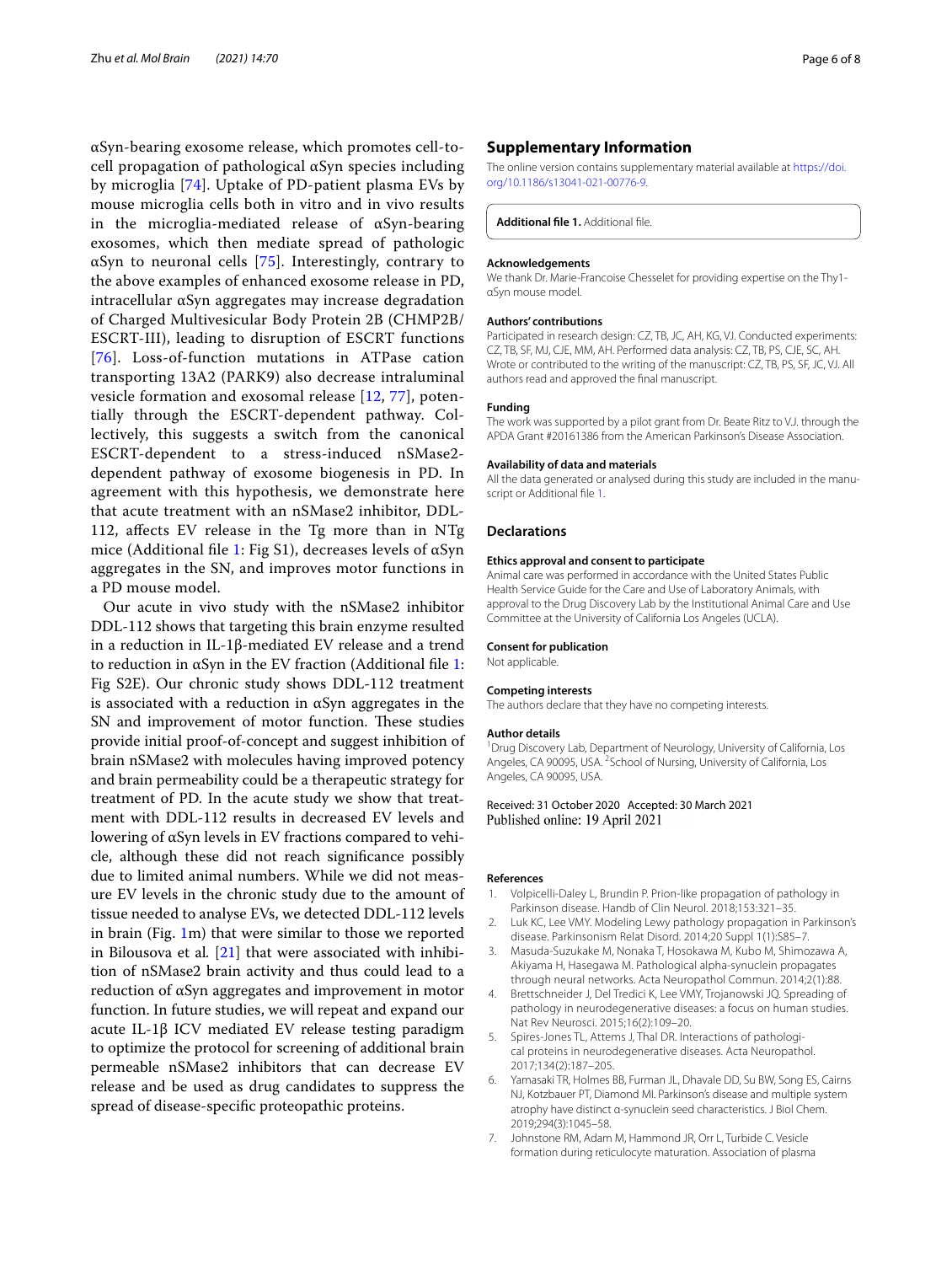membrane activities with released vesicles (exosomes). J Biol Chem. 1987;262(19):9412–20.

- <span id="page-6-0"></span>8. Théry C, Zitvogel L, Amigorena S. Exosomes: composition, biogenesis and function. Nat Rev Immunol. 2002;2(8):569–79.
- <span id="page-6-1"></span>9. Soria FN, Pampliega O, Bourdenx M, Meissner WG, Bezard E, Dehay B. Exosomes, an Unmasked Culprit in Neurodegenerative Diseases. Front Neurosci. 2017;11(26):1–12.
- <span id="page-6-2"></span>10. Alvarez-Erviti L, Seow Y, Schapira AH, Gardiner C, Sargent IL, Wood MJ, Cooper JM. Lysosomal dysfunction increases exosome-mediated alphasynuclein release and transmission. Neurobio Dis. 2011;42(3):360–7.
- 11. Danzer KM, Kranich LR, Ruf WP, Cagsal-Getkin O, Winslow AR, Zhu L, Vanderburg R, McLean PJ. Exosomal cell-to-cell transmission of alpha synuclein oligomers. Mol Neurodegener. 2012;7:42.
- <span id="page-6-30"></span>12. Kong SM, Chan BK, Park JS, Hill KJ, Aitken JB, Cottle L, Farghaian H, Cole AR, Lay PA, Sue CM, Cooper AA. Parkinson's disease-linked human PARK9/ ATP13A2 maintains zinc homeostasis and promotes alpha-Synuclein externalization via exosomes. Hum Mol Genet. 2014;23(11):2816–33.
- 13. Stuendl A, Kunadt M, Kruse N, Bartels C, Moebius W, Danzer KM, Mollenhauer B, Schneider A. Induction of alpha-synuclein aggregate formation by CSF exosomes from patients with Parkinson's disease and dementia with Lewy bodies. Brain. 2016;139(Pt 2):481–94.
- 14. Gustafsson G, Loov C, Persson E, Lazaro DF, Takeda S, Bergstrom J, Erlandsson A, Sehlin D, Balaj L, Gyorgy B, Hallbeck M, Outeiro TF, Breakefeld XO, Hyman BT, Ingelsson M. Secretion and Uptake of alpha-Synuclein Via Extracellular Vesicles in Cultured Cells. Cell Mol Neurobiol. 2018;38(8):1539–50.
- 15. Ngolab J, Trinh I, Rockenstein E, Mante M, Florio J, Trejo M, Masliah D, Adame A, Masliah E, Rissman RA. Brain-derived exosomes from dementia with Lewy bodies propagate alpha-synuclein pathology. Acta Neuropathol Commun. 2017;5(1):46.
- <span id="page-6-3"></span>16. Emmanouilidou E, Melachroinou K, Roumeliotis T, Garbis SD, Ntzouni M, Margaritis LH, Stefanis L, Vekrellis K. Cell-produced alpha-synuclein is secreted in a calcium-dependent manner by exosomes and impacts neuronal survival. J Neurosci. 2010;30(20):6838–51.
- <span id="page-6-4"></span>17. Trajkovic K, Hsu C, Chiantia S, Rajendran L, Wenzel D, Wieland F, Schwille P, Brugger B, Simons M. Ceramide triggers budding of exosome vesicles into multivesicular endosomes. Science. 2008;319(5867):1244–7.
- <span id="page-6-5"></span>18. Lim YJ, Lee SJ. Are exosomes the vehicle for protein aggregate propagation in neurodegenerative diseases? Acta Neuropathol Commun. 2017;5(1):64.
- <span id="page-6-6"></span>19. Dinkins MB, Dasgupta S, Wang G, Zhu G, Bieberich E. Exosome reduction in vivo is associated with lower amyloid plaque load in the 5XFAD mouse model of Alzheimer's disease. Neurobiol Aging. 2014;35(8):1792–800.
- <span id="page-6-7"></span>20. Asai H, Ikezu S, Tsunoda S, Medalla M, Luebke J, Haydar T, Wolozin B, Butovsky O, Kugler S, Ikezu T. Depletion of microglia and inhibition of exosome synthesis halt tau propagation. Nat Neurosci. 2015;18(11):1584–93.
- <span id="page-6-8"></span>21. Bilousova T, Elias C, Miyoshi E, Alam MP, Zhu C, Campagna J, Vadivel K, Jagodzinska B, Gylys KH, John V. Suppression of tau propagation using an inhibitor that targets the DK-switch of nSMase2. Biochem Biophys Res Commun. 2018;499(4):751–7.
- <span id="page-6-9"></span>22. Figuera-Losada M, Stathis M, Dorskind JM, Thomas AG, Bandaru VV, Yoo SW, Westwood NJ, Rogers GW, McArthur JC, Haugley NJ, Slusher BS, Rojas C. Cambinol, a novel inhibitor of neutral sphingomyelinase 2 shows neuroprotective properties. PloS One. 2015;10(5):
- <span id="page-6-10"></span>23. Menck K, Sonmezer C, Worst TS, Schulz M, Dihazi GH, Streit F, Erdmann G, Kling S, Boutros M, Binder C, Gross JC. Neutral sphingomyelinases control extracellular vesicles budding from the plasma membrane. J Extracell Vesicles. 2017;6(1):1378056.
- <span id="page-6-11"></span>24. Filippov V, Song MA, Zhang K, Vinters HV, Tung S, Kirsch WM, Yang J, Duerksen-Hughes PJ. Increased ceramide in brains with Alzheimer's and other neurodegenerative diseases. J Alzheimers Dis. 2012;29(3):537–47.
- <span id="page-6-12"></span>25. Mielke MM, Bandaru VV, Haughey NJ, Rabins PV, Lyketsos CG, Carlson MC. Serum sphingomyelins and ceramides are early predictors of memory impairment. Neurobiol Aging. 2010;31(1):17–24.
- <span id="page-6-13"></span>26. Chesselet MF, Richter F, Zhu C, Magen I, Watson MB, Subramaniam SR. A progressive mouse model of Parkinson's disease: the Thy1-aSyn mice. Neurotherapeutics. 2012;9(2):297–314.
- 27. Rockenstein E, Mallory M, Hashimoto M, Song D, Shults CW, Lang I, Masliah E. Diferential neuropathological alterations in transgenic mice expressing alpha-synuclein from the platelet-derived growth factor and Thy-1 promoters. J Neurosci Res. 2002;68(5):568–78.
- <span id="page-6-14"></span>28. Fleming SM, Salcedo J, Fernagut PO, Rockenstein E, Masliah E, Levine MS, Chesselet MF. Early and progressive sensorimotor anomalies in mice overexpressing wild-type human alpha-synuclein. J Neurosci. 2004;24(42):9434–40.
- <span id="page-6-15"></span>29. Bilousova T, Simmons BJ, Knapp RR, Elias CJ, Campagna J, Melnik M, Chandra S, Fotch S, Zhu C, Vadivel K, Jagodzinska B, Cohn W, Spilman P, Gylys KH, Garg N, John V. Dual Neutral Sphingomyelinase-2/Acetylcholinesterase Inhibitors for the Treatment of Alzheimer's Disease. ACS Chem Biol. 2020;15(6):1671.
- 30. Huang Y, Cheng L, Turchinovich A, Mahairaki V, Troncoso JC, Pletnikova O, Haughey NJ, Vella LJ, Hill AF, Zheng L, Witwer KW. Infuence of species and processing parameters on recovery and content of brain tissuederived extracellular vesicles. J Extracell Vesicles. 2020;9(1):1785746.
- 31. Vella LJ, Scicluna BJ, Cheng L, Bawden EG, Masters CL, Ang CS, Williamson N, Mclean C, Barnham K, Hill AF. A rigorous method to enrich for exosomes from brain tissue. J Extracell Vesicles. 2017;6(1):1348885.
- 32. Vassileff N, Vella LJ, Rajapaksha H, Shambrook M, Kenari AN, McLean C, Hill AF, Cheng L. Revealing the proteome of motor cortex derived extracellular vesicles isolated from amyotrophic lateral sclerosis human postmortem tissues. Cells. 2020;9(7):1709.
- <span id="page-6-16"></span>33. Bosch S, de Beaurepaire L, Allard M, Mosser M, Heichette C, Chretien D, Jegou D, Bach JM. Trehalose prevents aggregation of exosomes and cryodamage. Sci Rep. 2016;6:36162.
- <span id="page-6-17"></span>34. Nalivaeva NN, Rybakina EG, Pivanovich I, Kozinets IA, Shanin SN, Bartfai T. Activation of neutral sphingomyelinase by IL-1beta requires the type 1 interleukin 1 receptor. Cytokine. 2000;12(3):229–32.
- <span id="page-6-18"></span>35. Rutkute K, Asmis RH, Nikolova-Karakashian MN. Regulation of neutral sphingomyelinase-2 by GSH: a new insight to the role of oxidative stress in aging-associated infammation. J Lipid Res. 2007;48(11):2443–52.
- <span id="page-6-19"></span>36. Cypryk W, Nyman TA, Matikainen S. From infammasome to exosomedoes extracellular vesicle secretion constitute an infammasome-dependent immune response? Front Immunol. 2018;9:2188.
- <span id="page-6-20"></span>37. Rojas C, Barnaeva E, Thomas AG, Hu X, Southall N, Marugan J, Chaudri AD, Yoo SW, Hin N, Stepanek O, Wu Y, Zimmermann SC, Gadiano AG, Tsukamoto T, Rais R, Haughey N, Ferrer M, Slusher BS. DPTIP, a newly identifed potent brain penetrant neutral sphingomyelinase 2 inhibitor, regulates astrocyte-peripheral immune communication following brain infammation. Sci Rep. 2018;8(1):17715.
- <span id="page-6-21"></span>38. Schulte T, Schöls L, Müller T, Woitalla D, Berger K, Krüger R. Polymorphisms in the interleukin-1 alpha and beta genes and the risk for Parkinson's disease. Neurosci Lett. 2002;326(1):70–2.
- <span id="page-6-22"></span>39. Koprich JB, Reske-Nielsen C, Mithal P, Isacson O. Neuroinfammation mediated by IL-1beta increases susceptibility of dopamine neurons to degeneration in an animal model of Parkinson's disease. J Neuroinfammation. 2008;5:8.
- <span id="page-6-23"></span>40. Leal M, Casabona J, Puntel M, Pitossi F. Interleukin-1beta and TNF-alpha: Reliable targets for protective therapies in Parkinson's disease? Front Cell Neurosci. 2013;7:53.
- <span id="page-6-24"></span>41. Baietti MF, Zhang Z, Mortier E, Melchior A, Degeest G, Geeraerts A, Ivarsson Y, Depoortere F, Coomas C, Vermeiren E, Zimmerman P, David G. Syndecan-syntenin-ALIX regulates the biogenesis of exosomes. Nat Cell Biol. 2012;14(7):677–85.
- <span id="page-6-25"></span>42. Seibenhener ML, Wooten MC. Use of the Open Field Maze to measure locomotor and anxiety-like behavior in mice. J Vis Exp. 2015;(96):e52434-e.
- <span id="page-6-26"></span>43. Brooks SP, Dunnett SB. Tests to assess motor phenotype in mice: a user's guide. Nat Rev Neurosci. 2009;10(7):519–29.
- <span id="page-6-27"></span>44. Richter F, Gao F, Medvedeva V, Lee P, Bove N, Fleming SM, Michaud M, Lemerse V, Patassini S, De La Rosa K, Mulligan CK, Sioshani PC, Zhu C, Coppola G, Bordet T, Pruss RM, Chesselet MF. Chronic administration of cholesterol oximes in mice increases transcription of cytoprotective genes and improves transcriptome alterations induced by alpha-synuclein overexpression in nigrostriatal dopaminergic neurons. Neurobiol Dis. 2014;69:263–275.
- <span id="page-6-28"></span>45. Fleming SM, Salcedo J, Fernagut PO, Rockenstein E, Masliah E, Levine MS, Chesselet MF. Early and progressive sensorimotor anomalies in mice overexpressing wild-type human alpha-synuclein. J Neurosci. 2004;24(42):9434–40.
- <span id="page-6-29"></span>46. Richter F, Subramaniam SR, Magen I, Lee P, Hayes J, Attar A, Zhu C, Frainch F, Bove N, De La Rosa K, Kwong J, Klarner FG, Schrader T, Chesselet MF,